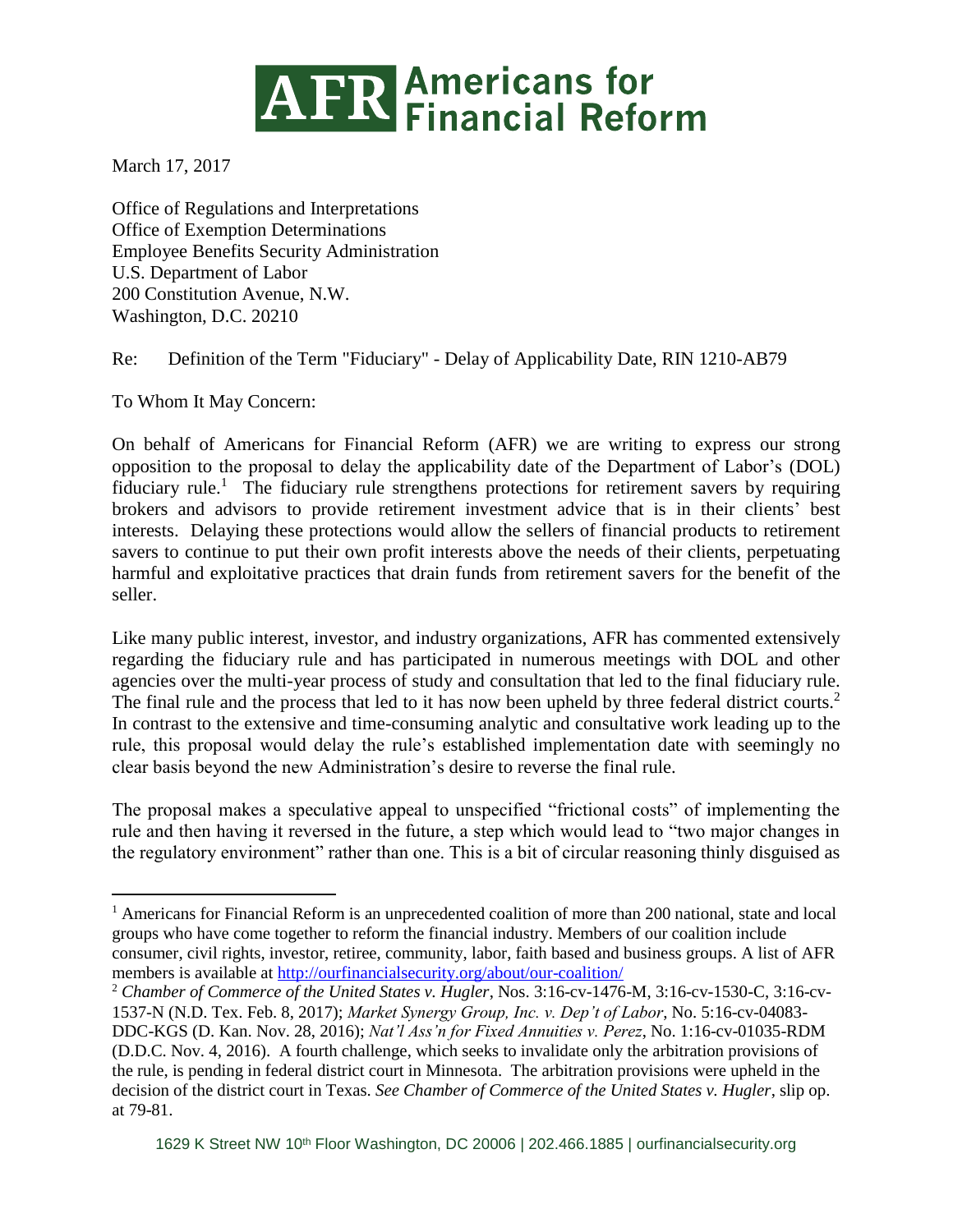an analytic justification. The Administration's desire to overturn the rule cannot itself serve as the justification for delaying the rule. The promulgation of this rule, including its implementation date, under the protocols of the Administrative Procedure Act involved thousands of hours of work by both DOL employees and by outside organizations such as AFR, which invested extensive effort in commenting on the details of rule proposals. It makes a mockery of these requirements to simply postpone the rule's implementation date without a clear policy justification.

As the DOL itself admits in this proposal, the extensive analysis done to support the fiduciary rule clearly demonstrates that a delay would create costs to investors many times higher than the benefits accrued to industry from delaying their compliance with the rule. Based on savings in only one market segment and making highly conservative assumptions about the rule's impacts, the proposal states that a sixty day delay would have present value costs to investors of at least \$890 million over a ten year horizon. Examining a broader market segment and a thirty year time horizon, the Economic Policy Institute has calculated costs to investors of \$3.7 billion for a sixty day delay. Both of these estimates dwarf the estimated reduction in compliance costs of \$42 million over a sixty day delay.

Unless it believes that gains in industry profits should be valued at a far higher level than costs to ordinary families saving for retirement, the DOL must reject any delay of this rule.

## **The Fiduciary Rule Brings Extensive Benefits**

 $\overline{a}$ 

Without the implementation of the final rule, many financial advisers that retirement savers turn to for retirement investment advice would continue to be permitted to make recommendations that serve their own self-interest at their client's expense. This is due to the narrow construction of the original 1975 rules defining fiduciary status under the Employee Retirement and Income Security Act (ERISA). These rules, created before the widespread adoption of self-directed retirement plans, defined the term "fiduciary" narrowly to include only those advice providers who met each separate element of a non-statutory five part test.<sup>3</sup> The test effectively excludes many who provide important retirement advice to investors managing self-directed retirement plans such as 401(k) plans. To take one critical example, under the 1975 rules, brokers providing advice to retirement investors concerning the rollover of assets from an employer 401(k) plan to an IRA investment plan are not be covered as fiduciaries.

This narrow construction of fiduciary duty has permitted sellers in many areas of the market to provide retirement investment advice in the presence of extensive conflicts of interest, and to act on those conflicts of interests in ways that harm their clients. In its Regulatory Impact Analysis (RIA), the DOL extensively chronicled both the extent of these conflicts of interest and the harm

<sup>&</sup>lt;sup>3</sup> The five part test requires that to qualify as a fiduciary a person or entity (1) make recommendations on investing in, purchasing or selling securities or other property, or give advice as to the investments' value; (2) on a regular basis; (3) pursuant to a mutual understanding that the advice; (4) would serve as a primary basis for investment decisions; and (5) would be individualized to the particular needs of the plan.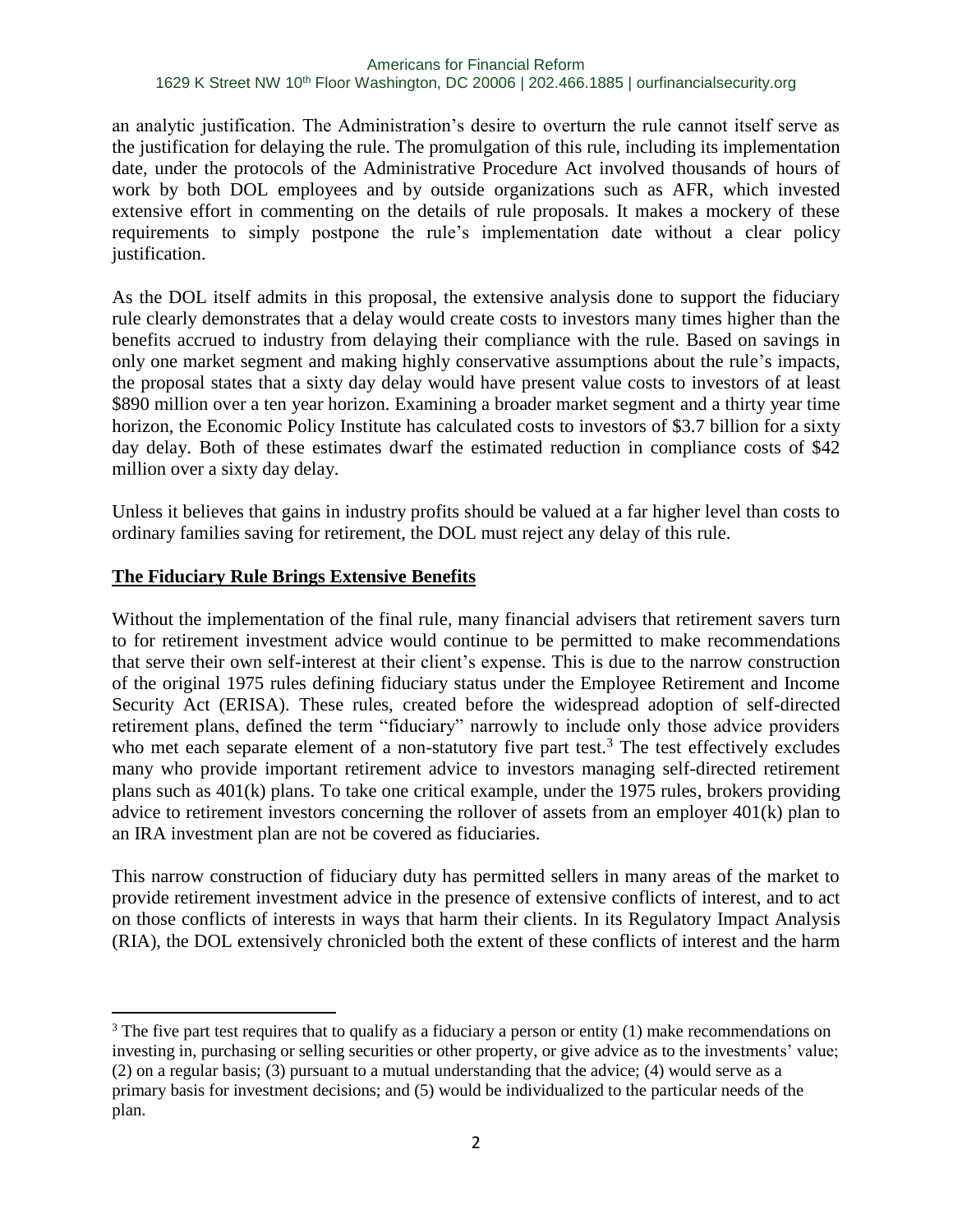they can cause.<sup>4</sup> The main body of the RIA is 395 pages long, and the appendices include hundreds of additional pages of report documents, so it is not easily summarized here. But the RIA gathered and surveyed a wide body of economic evidence which demonstrated that conflicted advice is widespread and causes serious harm to plan and IRA investors. It also found that advisers' compensation arrangements are often calibrated to align the firms', advisers', and product manufacturers' interests, over the interests of investors. Advisors or brokers are often paid more by the seller if they recommend products or transactions that are highly profitable to the financial industry, but produce losses for the investor compared to other alternatives. Investors can be harmed by conflicted advice in a variety of ways, including being steered into high-fee products, being steered into investments that perform poorly, or being encouraged to trade excessively, chase returns, and attempt to time the market in order to generate commissions for the broker.

After a careful review of the evidence, including extensive academic research using a range of methodologies and an original study based on data gathered by DOL researchers, the DOL estimated that IRA holders receiving conflicted investment advice can expect their investments to underperform by an average of 50 to 100 basis points per year over the next 20 years. Based on this careful review of the evidence, the DOL estimated that the underperformance associated with conflicts of interest in just one major market segment, mutual funds held by IRA owners, could cost IRA investors between \$95 billion and \$189 billion over the next 10 years and between \$202 billion and \$404 billion over the next 20 years. An ERISA plan investor who rolls her retirement savings into an IRA could lose 6 to 12 percent and in some cases as much as 23 percent of the value of her savings over 30 years of retirement by accepting advice from a conflicted financial adviser who does not qualify as a fiduciary under current rules.

This quantitative estimate is based only on losses to IRA investors due to excessive fees and underperformance in mutual fund products. The harm to retirement savers is far greater when one considers other potential impacts of conflicts of interest that were not included in the estimate, such as timing errors and excessive trading, and other products beyond mutual funds, most notably annuity products. The RIA also extensively documented evidence of investor losses in these areas.

In addition to the harm that can befall IRA investors from conflicts of interest, plan investors can also experience losses as a result of conflicts of interest. For example, the RIA pointed to a GAO study, which found that defined benefit pension plans using consultants with undisclosed conflicts of interest earned 1.3 percentage points per year less than other plans. Other recent research supports this finding. For example, a recent study by the Center for Retirement Research at Boston College found that mutual fund companies involved in plan management often act in ways that appear to advance their interests at the expense of plan participants.<sup>5</sup> The

 $\overline{a}$ 

<sup>4</sup> Department of Labor, "Regulating Advice Markets: Regulatory Impact Analysis For Final Rule and Exemptions", United States Department of Labor, April 2016. Available at [https://www.dol.gov/sites/default/files/ebsa/laws-and-regulations/rules-and-regulations/completed](https://www.dol.gov/sites/default/files/ebsa/laws-and-regulations/rules-and-regulations/completed-rulemaking/1210-AB32-2/conflict-of-interest-ria.pdf)[rulemaking/1210-AB32-2/conflict-of-interest-ria.pdf](https://www.dol.gov/sites/default/files/ebsa/laws-and-regulations/rules-and-regulations/completed-rulemaking/1210-AB32-2/conflict-of-interest-ria.pdf)

<sup>5</sup> Veronika K. Pool, Clemens Sialm, and Irina Stefanescu, Are 401(k) Investment Menus Set Solely for Plan Participants?, Center for Retirement Research Boston College, August 2015, [http://crr.bc.edu/wp](http://crr.bc.edu/wp-content/uploads/2015/08/IB_15-13.pdf)[content/uploads/2015/08/IB\\_15-13.pdf](http://crr.bc.edu/wp-content/uploads/2015/08/IB_15-13.pdf)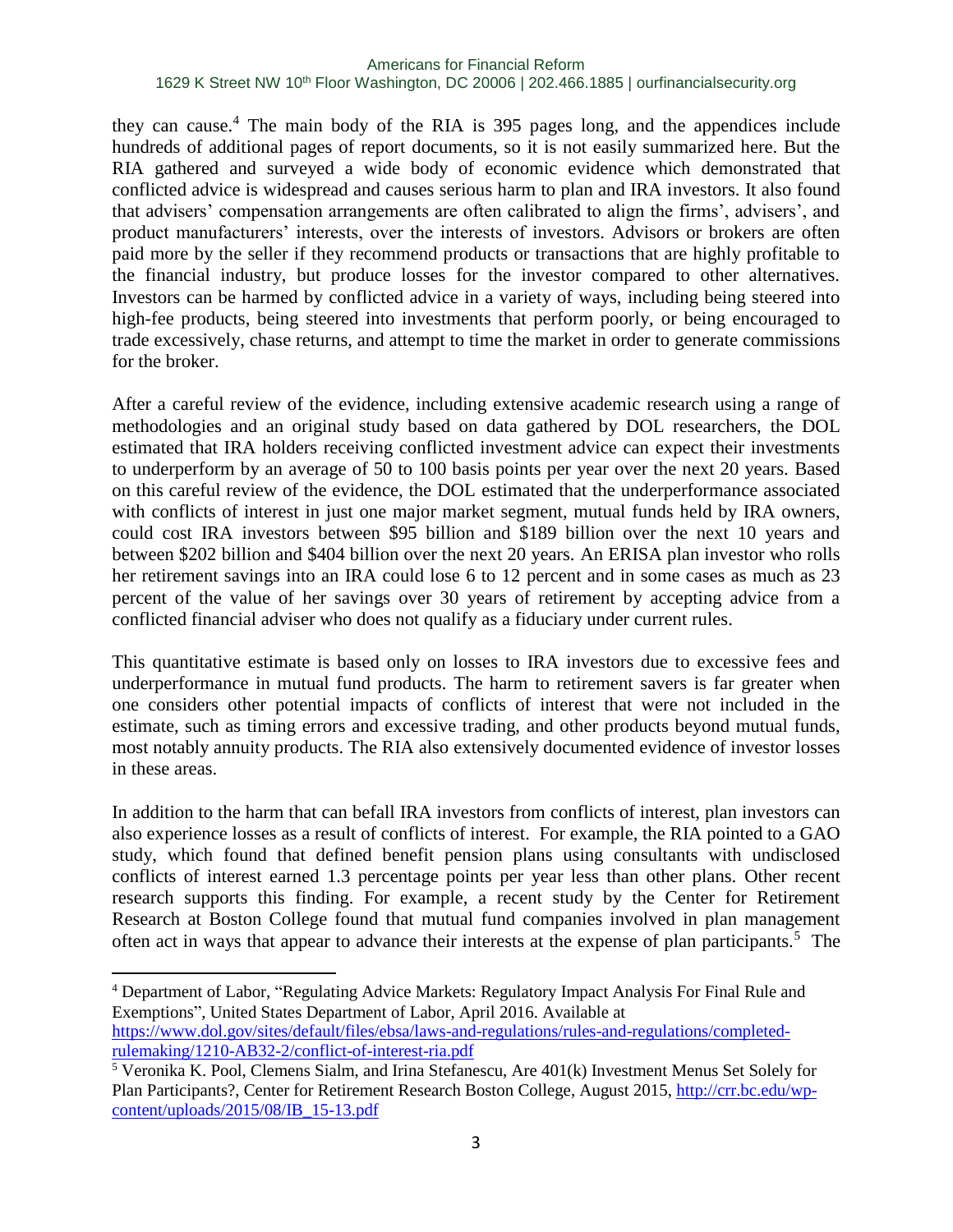authors found that this bias is especially pronounced in favor of affiliated funds that delivered sub-par returns over the preceding three years. And participants do not shift their savings to undo this favoritism, especially the favoritism shown to sub-par affiliated funds, according to the study. The study also found that the lackluster performance of these sub-par funds usually persists.

Another recent study published in the Yale Law Journal found that a significant portion of 401(k) plans establish investment menus that predictably lead investors to hold high-cost portfolios. Using data from more than 3,500 401(k) plans with more than \$120 billion in assets, the authors found that fees and menu restrictions in an average plan lead to a cost of seventyeight basis points (0.78%) in excess of index funds. The authors also documented a wide array of "dominated" menu options -- funds that make no substantial contribution to menu diversity but charge fees significantly higher than those of comparable funds in the marketplace.<sup>6</sup>

Incorporating the benefits reducing conflicted advice to employer plan investors would increase the expected benefits of the fiduciary rule significantly beyond the hundreds of billions of dollars of benefits expected to accrue to IRA mutual fund investors. The DOL rule would directly address the problem of conflicted retirement investment advice in both the plan and IRA contexts by requiring all financial advisers who provide retirement investment advice to serve their clients' best interest, not their own self-interest. Importantly, the rule applies this protection not only to individual investors, but also to employers operating small company plans and relying on financial institutions for advice on investment selection. While the rule clearly allows firms to charge commissions for this advice, firms would be required to ensure that charging in this way is consistent with the client's best interest. The rule would require firms and advisers to charge no more than reasonable compensation based on the value of products and services provided. And, it would require firms to rein in their often toxic web of conflicts of interest that encourage and reward advice that is not in their clients' best interest. As a result, the rule would better align advisers' and their clients' incentives and, ultimately, produce better outcomes for both.

## **The DOL's Own Analysis Shows That Benefits Justify The Rule's Implementation Costs**

The fiduciary rule will produce both transfers, in the form of transfers of profits from large Wall Street financial companies and other sellers of financial products to the savings of ordinary retirement investors, and market efficiency gains due to improved transparency and reductions in agency costs. Because of this its many benefits cannot be simply netted against implementation costs. However, the DOL analysis clearly shows that the rule's implementation costs are far lower than its benefits. The estimated implementation costs of the rule are between \$10 billion and \$31 billion, with a preferred estimate of \$16.5 billion over ten years.

The current proposal also acknowledges that these implementation costs are significantly lower than the expected benefits of the rule. The proposal cites only one quantified estimate of the benefits of the rule. This estimate is derived from examining just one segment of the IRA market,

 $\overline{a}$ <sup>6</sup> Ian Ayres & Quinn Curtis, Beyond Diversification: The Pervasive Problem of Excessive Fees and "Dominated Funds" in 401(k) Plans, Yale Law Journal, March 2015,

<http://www.yalelawjournal.org/article/excessive-fees-and-dominated-funds-in-401k-plans>.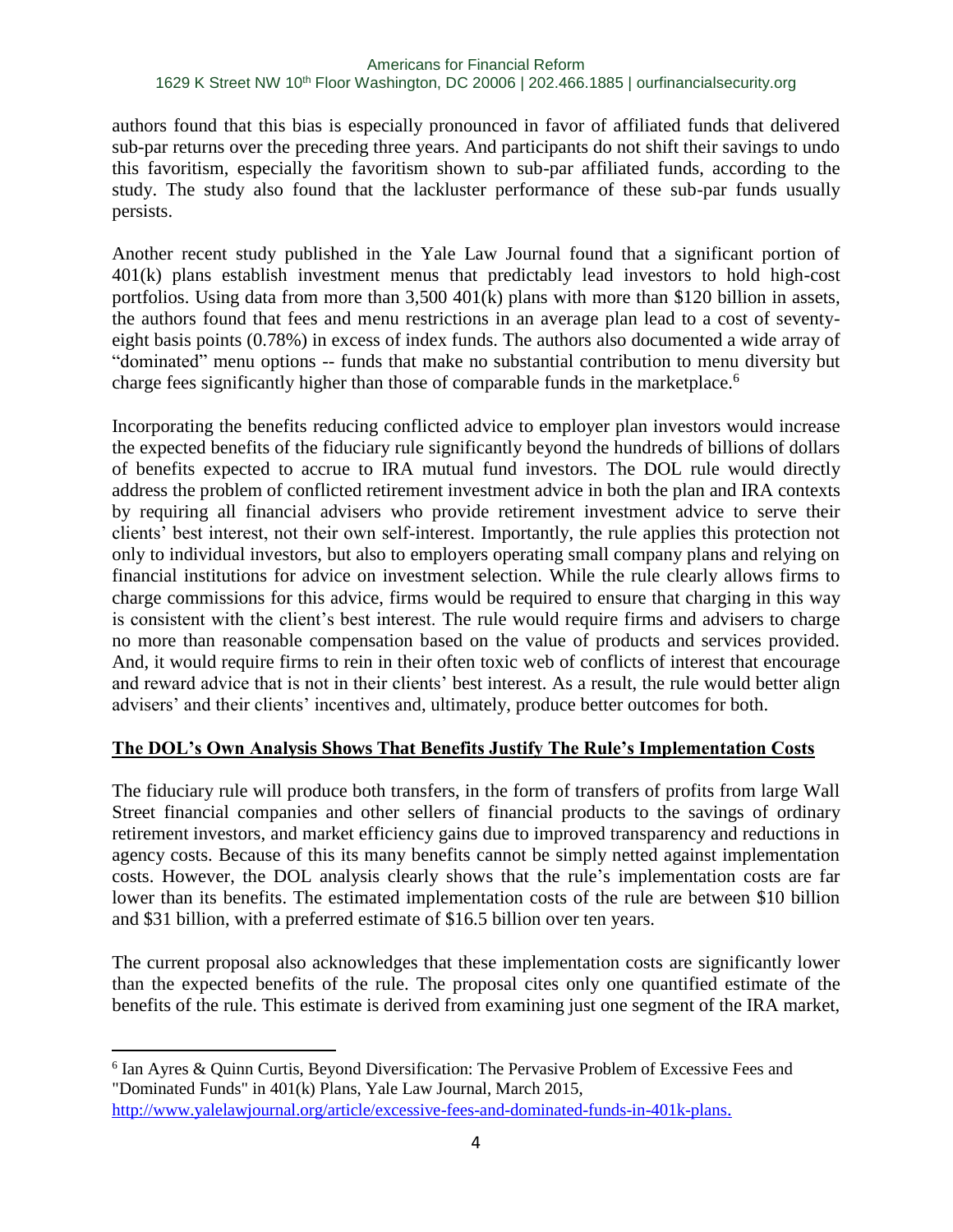namely front-end-load mutual funds, a market segment where the academic evidence on the costs of conflicted advice is particularly extensive. The estimate is also based on conservative assumptions, including the assumption that the rule will have only 50% effectiveness in its first year of implementation, and also that even independently of the rule there will be a trend toward improved practices in this segment of the market.

Even given these conservative assumptions and the examination of only a single market segment, this analysis produces investor benefits of between \$33 billion and \$36 billion over the first ten years of the rule. As detailed in the current delay proposal, this estimate implies that the present value costs of a 60-day delay in the rule will be \$890 million in lost investor benefits over a ten year time horizon. This compares to a total reduction in start-up compliance costs of \$42 million. Even looking at the conservative estimate of benefits in this single market segment, the costs to investors of delay will far exceed the benefits to industry of delaying compliance.

Of course, reductions in returns to IRA investors in front-end load funds are only a small fraction of the overall benefits of this rule. Evidence on the broader IRA mutual fund market implies much greater savings, such as for example the DOL's estimate cited above of \$202 to \$404 billion in 20-year savings to investors from the rule. The President's Council of Economic Advisors used evidence on the entire IRA market to estimate that the rule would boost returns to investors receiving advice on IRA rollovers by approximately \$17 billion per year.<sup>7</sup> Using the CEA report, as well as current data on the rate of IRA rollovers and withdrawals into mutual funds and variable rate annuities, the Economic Policy Institute has estimated that a 60-day delay would cost IRA investors in mutual funds and variable rate annuities \$3.7 billion in the present value of lost returns over a 30-year period.<sup>8</sup>

This EPI estimate still excludes additional potential losses to plan investors and losses to IRA investors in certain types of products not included in the EPI data sources, such as non-traded REITs and certain kinds of fixed annuities. In short, investor losses from this delay would dwarf the estimated \$42 million compliance cost savings to industry over the 60-day delay period.

## **The Rule Is Already Created Investor Benefits, and Delay Would Disrupt These Benefits**

Recent developments have shown how the DOL rule is transforming the way commission-based advice is offered, with enormous potential benefits for all investors, not just those saving for retirement. For example, the Securities and Exchange Commission recently approved a proposal from Capital Group to create a new class of mutual fund shares for its American Funds that will greatly ease compliance with the DOL rule while preserving investors' ability to get commission-based advice.<sup>9</sup> The approved "clean shares" will allow the broker, rather than the

<sup>7</sup> Council of Economic Advisers, "The Effects of Conflicted Investment Advice on Retirement Savings", Executive Office of the President, February 2015. Available at [https://www.dol.gov/sites/default/files/ebsa/laws-and-regulations/rules-and-regulations/completed](https://www.dol.gov/sites/default/files/ebsa/laws-and-regulations/rules-and-regulations/completed-rulemaking/1210-AB32-2/conflict-of-interest-ria.pdf)[rulemaking/1210-AB32-2/conflict-of-interest-ria.pdf](https://www.dol.gov/sites/default/files/ebsa/laws-and-regulations/rules-and-regulations/completed-rulemaking/1210-AB32-2/conflict-of-interest-ria.pdf)

 $\overline{a}$ 

<sup>8</sup> Economic Policy Institute, "Comment on Fiduciary Rule Examination", March 17, 2017.

<sup>&</sup>lt;sup>9</sup> John Waggoner, "American Funds gets SEC approval for clean shares," Jan. 13, 2017,

[http://www.investmentnews.com/article/20170113/FREE/170119955/american-funds-gets-sec-approval](http://www.investmentnews.com/article/20170113/FREE/170119955/american-funds-gets-sec-approval-for-clean-shares)[for-clean-shares.](http://www.investmentnews.com/article/20170113/FREE/170119955/american-funds-gets-sec-approval-for-clean-shares)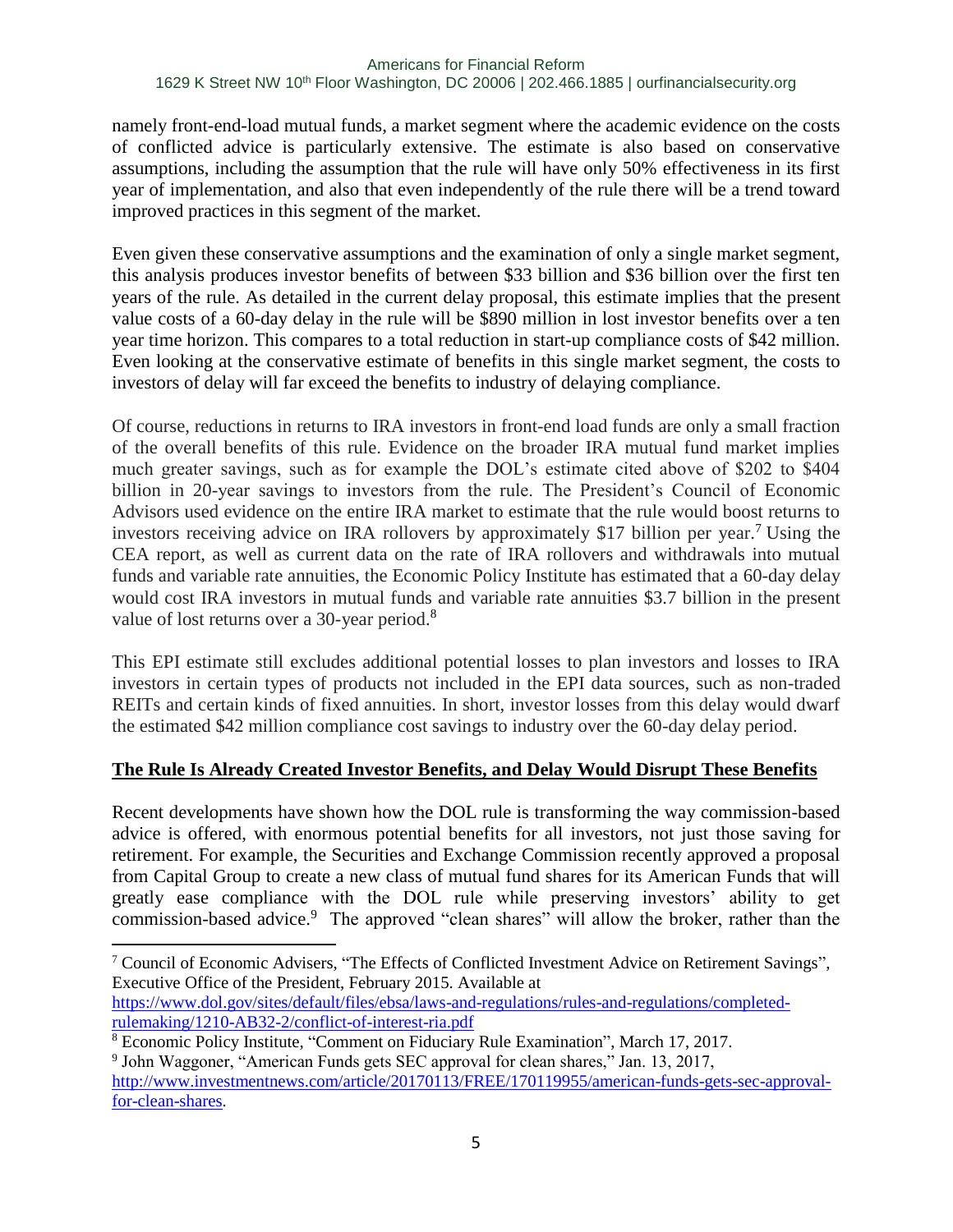fund, to determine how much to charge for their services. By allowing brokers to separately price commissions, just as they do when recommending ETFs and individual securities, these shares make it easier for firms to adopt compensation policies that pay standardized amounts across different funds and different investments, eliminating the conflicts that are the target of the DOL rule without eliminating commission-based advice. They also allow advisers to succeed and prosper based on the cost and quality of their services and products rather than on how much they are being paid by third parties to recommend particularly investments.

In addition, many other fund firms are responding to the DOL rule by issuing T shares that both dramatically reduce the commissions for broker-sold funds and reduce the compensation-related conflicts associated with those funds. With T shares carrying a maximum sales load of 2.5 percent, compared with an industry standard for A shares of 4.75 percent (and as high as 5.75 percent), and 12b-1 fees of just 25 basis points, investors will also benefit from the dramatic reduction in cost. Indeed, Morningstar's John Rekenthaler notes, these shares have the potential to exert downward pressure on investment advisers' asset-based fees as well, as advisers seek to remain cost competitive. $10$ 

In addition, a number of major firms, including Schwab, Blackrock, Fidelity and Prudential, among others, have announced plans to reduce costs on certain investment products, such as ETFs and mutual funds, at least in part to be more competitive under the DOL rule.<sup>11</sup> And, large firms have announced that they are reducing advisory account minimums and costs as a result of the rule. For example, Edward Jones and LPL announced shortly after the DOL rule was finalized that they would lower the minimums on their fee accounts, to \$5,000 and \$10,000 respectively.<sup>12</sup> Schwab just announced a new advisory program with a minimum initial investment of \$25,000, all-in-costs between 0.36% and 0.52%, and comprehensive financial and investment planning from a CFP professional.<sup>13</sup> Vanguard's Personal Advisor Services offers fee-based advisory and financial planning services, charging only 0.30% for accounts with \$50,000. This platform has gathered almost \$40 billion in less than two years.<sup>14</sup>

The financial industry has spent a considerable amount of time and money preparing for implementation of the rule, and firms have made some very impressive improvements to their business models in order to comply. In response to a letter sent by United States Senator Elizabeth Warren, a number of firms, including Charles Schwab, BBVA Compass, Capital One, John Hancock, U.S. Bancorp, Fidelity, RBC, Principal Financial Group, Prudential Financial,

 $\overline{a}$ 

<sup>&</sup>lt;sup>10</sup> John Rekenthaler, Lower-Cost T Shares Coming to a Fund Near You, Morningstar, January 6, 2017, <http://beta.morningstar.com/articles/787395/lower-cost-t-shares-coming-to-a-fund-near-you.html>

<sup>&</sup>lt;sup>11</sup> Consumer Federation of America, "The Department of Labor Conflict of Interest Rule is Already Delivering Benefits to Workers and Retirees: Delay Puts Those Benefits at Risk," Jan. 31, 2017, [http://consumerfed.org/wp-content/uploads/2017/01/1-31-17-DOL-Rule-Delivering-Benefits\\_Fact-](http://consumerfed.org/wp-content/uploads/2017/01/1-31-17-DOL-Rule-Delivering-Benefits_Fact-Sheet.pdf)[Sheet.pdf.](http://consumerfed.org/wp-content/uploads/2017/01/1-31-17-DOL-Rule-Delivering-Benefits_Fact-Sheet.pdf)

**<sup>12</sup>** Michael Wursthorn, Brokerages Adapt to Pending Labor Rule, Wall Street Journal, March 16, 2016, <https://www.wsj.com/articles/brokerages-adapt-to-pending-labor-rule-1458151260>

<sup>13</sup> Press Release, Schwab, "Schwab Announces Schwab Intelligent Advisory™", December 13, 2016, [http://pressroom.aboutschwab.com/press-release/schwab-investor-services-news/schwab-announces](http://pressroom.aboutschwab.com/press-release/schwab-investor-services-news/schwab-announces-schwab-intelligent-advisory)[schwab-intelligent-advisory](http://pressroom.aboutschwab.com/press-release/schwab-investor-services-news/schwab-announces-schwab-intelligent-advisory)

<sup>&</sup>lt;sup>14</sup> Vanguard, Personal Advisor Services,<https://investor.vanguard.com/advice/personal-advisor>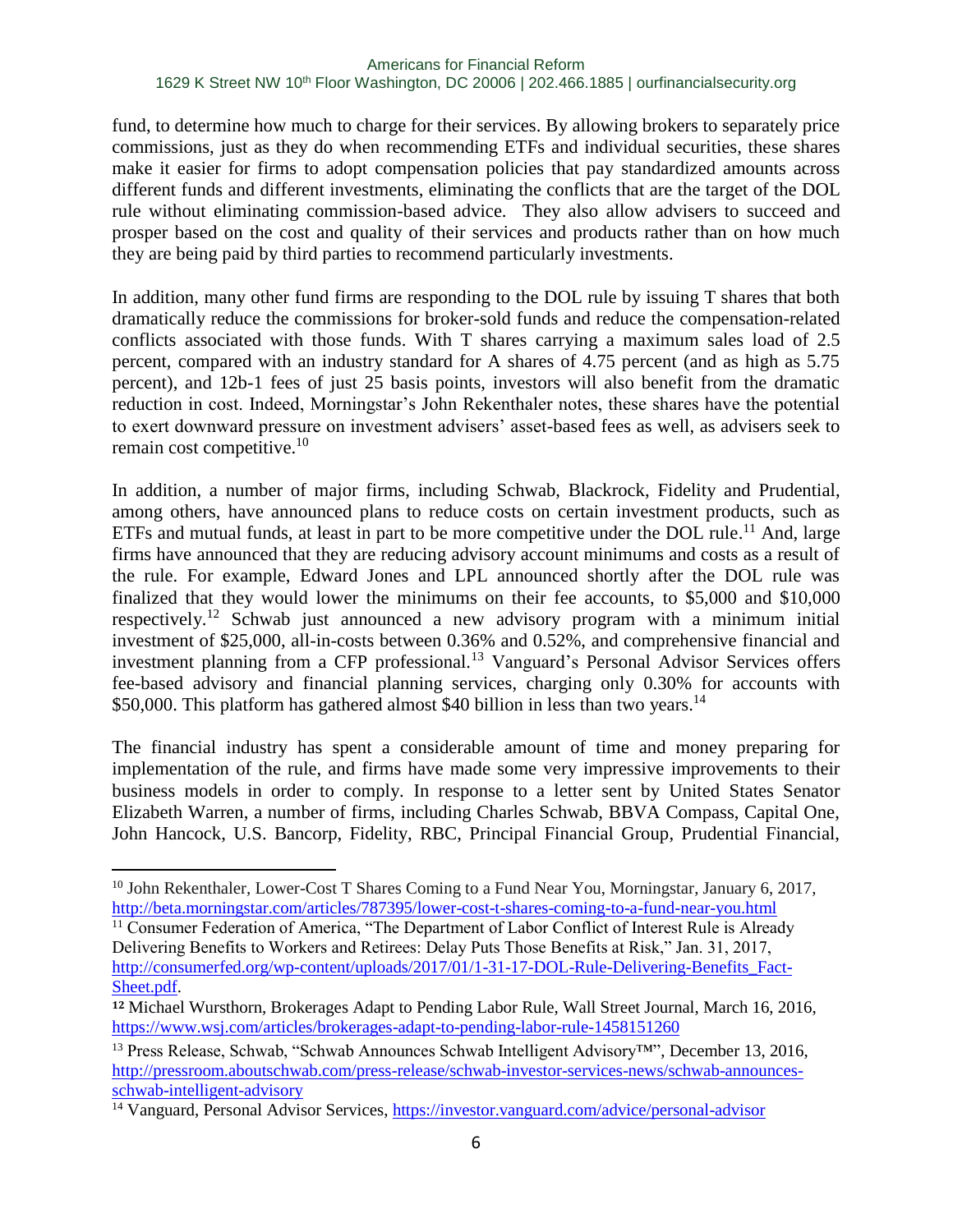LPL Financial, Symetra Life Insurance, TIAA, Transamerica and Wells Fargo, responded they had devoted time and resources to meeting the April 10, 2017 implementation date and all expressed confidence that they would indeed be ready to comply on that date.<sup>15</sup>

This extensive progress toward compliance shows the error in the proposal's unsubstantiated claim that unspecified additional cost savings to industry will result from a last-minute delay of the rule. Delaying the rule at the eleventh hour will only disrupt the progress that has been made. Worse, such a delay would permit firms to roll back their pro-investor changes in order to once again profit by steering investors into higher-cost options. As a result, all of the benefits from firms' efforts that would flow to retirement savers would be in jeopardy if a delay goes through. Simply put, a delay in implementation of the DOL rule will immediately harm retirement savers.

## **Any Delay Will Not Be Limited To Sixty Days**

 $\overline{a}$ 

The 45-day comment period to address the issues outlined in the Presidential Memorandum as well as the many complex questions raised in the proposal will end on April 17<sup>th</sup>. This would provide less than eight weeks for the Department to consider and respond to comments, and make a final decision before the delay runs out on June  $9<sup>th</sup>$  regarding whether to engage in further rulemaking. That's far too short a period to engage in the type of careful and rigorous analysis that is appropriate for an issue of this importance, and it is totally inconsistent with the careful and deliberative process the DOL undertook in promulgating the rule. The proposal itself anticipates that it may take more time to complete the full examination of the rule, further delaying protections for retirement savers.

Assuming the Department reasonably anticipates that a longer delay will be needed, it must evaluate the delay proposal based on the economic impact of the reasonably anticipated delay, not an arbitrary and misleading timeframe chosen in the apparent hope that the delay will survive legal review. If the DOL does evaluate the delay proposal based on the economic impact of a reasonably anticipated delay, it will find that the longer the rule is delayed, the more harm will befall retirement savers and the more obvious it will become that a delay is wholly unjustified.

The DOL should seriously rethink its apparent position that industry opponents' interests in avoiding having to comply with the rule should win out over retirement savers' interests in receiving the critical protections from the rule. Retirement savers, particularly small savers, cannot afford to wait any longer for those protections to be in place. Small savers are disproportionately served by non-fiduciaries today and therefore most susceptible to being given conflicted, harmful advice. As a result, small savers have the most to gain from having this rule be implemented as scheduled because it will ensure that every dollar that they save for retirement counts—that investment returns are maximized and unnecessary and hidden costs are minimized.

Retirement savers need and deserve to receive the protections of the rule without delay. The DOL should conclude that the proposed delay is unjustified and that the rule's April 10<sup>th</sup> implementation date should remain in force.

<sup>&</sup>lt;sup>15</sup> Letter from United State Senator Elizabeth Warren to Acting Department of Labor Secretary Edward Hugler, Feb. 7, 2017, [http://www.warren.senate.gov/files/documents/2017-2-7\\_Warren\\_Ltr\\_to\\_DOL.pdf.](http://www.warren.senate.gov/files/documents/2017-2-7_Warren_Ltr_to_DOL.pdf)